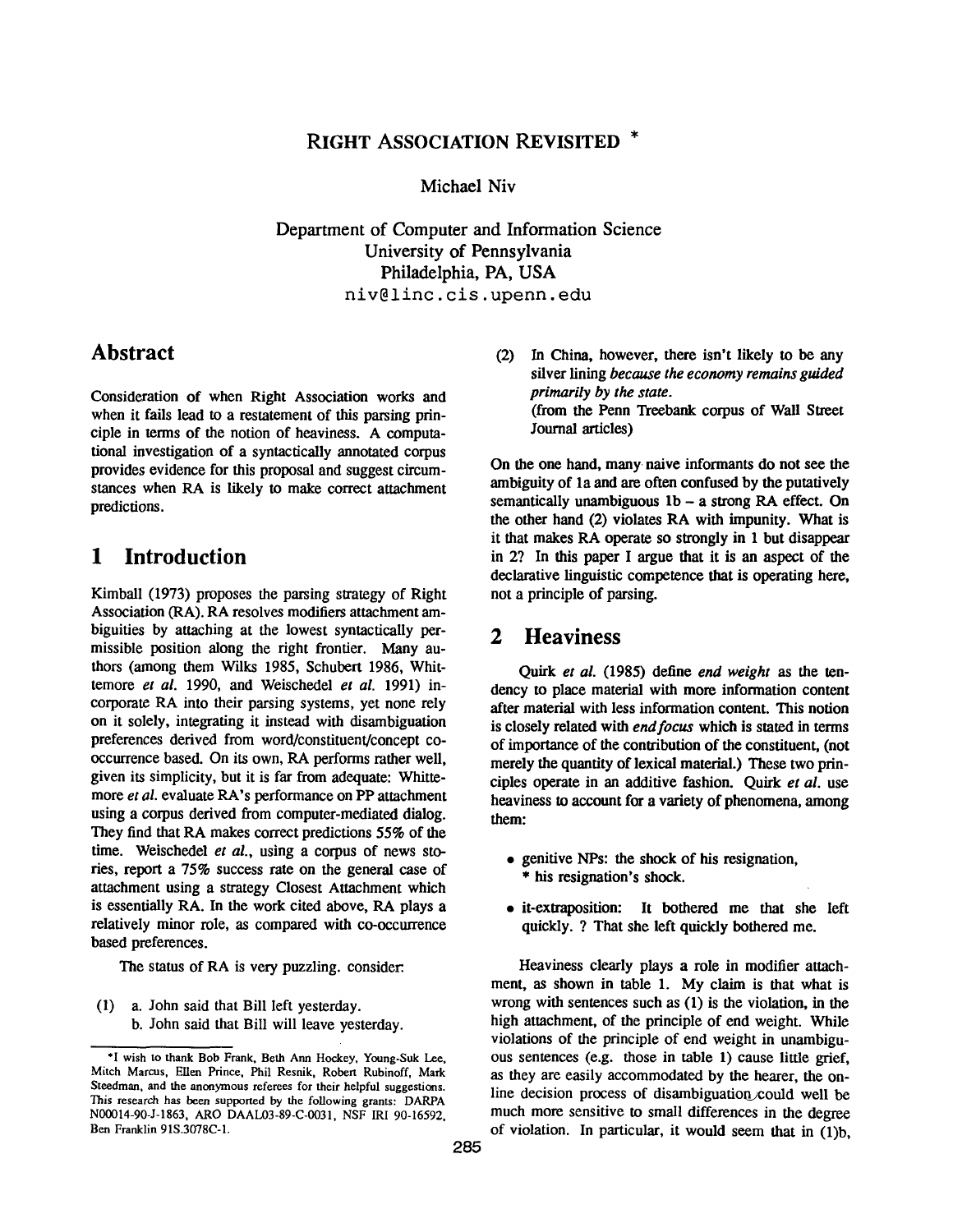John sold it today. John sold the newspapers today. John sold his rusty socket-wrench set today.

- $\gamma$ John sold his collection of 45RPM Elvis records today.
- John sold his collection of old newspapers from  $\mathcal{P}$ before the Civil War today.
- John sold today it.  $\boldsymbol{\gamma}$ 
	- John sold today the newspapers. John sold today his rusty socket-wrench set. John sold today his collection of 45RPM Elvis records.
		- John sold today his collection of old newspapers from before the Civil War.

Table I: Illustration of heaviness and word order

the heaviness-based preference for low attachment has a chance to influence the parser before the inference-based preference for high attachment.

The precise definition of heaviness is an open problem. It is not clear whether *end weight and end focus* adequately capture all of its subtlety. For the present study I approximate heaviness by easily computable means, namely the presence of a clause within a given constituent.

# **3 A study**

The consequence of my claim is that light adverbials cannot be placed after heavy VP arguments, while heavy adverbials are not subject to such a constraint. When the speaker wishes to convey the information in (1)a, there are other word-orders available, namely,

(3) a. Yesterday John said that Bill left. b. John said yesterday that Bill left.

If the claim is correct then when a short adverbial modifies a VP which contains a heavy argument, the adverbial will appear either before the VP or between the verb and the argument. Heavy adverbials should be immune from this constraint.

To verify this prediction, I conducted an investigation of the Penn Treebank corpus of about 1 million words syntactically annotated text from the Wall Street Journal. Unfortunately, the corpus does not distinguish between arguments and adjuncts – they're both annotated as daughters of VP. Since at this time, I do not have a dictionary-based method for distinguishing (VP asked  $(\overline{S}$  when...)) from (VP left  $(\overline{S}$  when...)), my search cannot include all adverbials, only those which could never (or rarely) serve as arguments. I therefore restricted my search to subgroups of the adverbials.

- 1. Ss whose complementizers participate overwhelmingly in adjuncts: *after although as because before besides but by despite even lest meanwhile once provided should since so though unless until upon whereas while.*
- 2. single word adverbials: *now however then already here too recently instead often later once yet previ-*

*ously especially again earlier soon ever jirst indeed sharply largely usually together quickly closely directly alone sometimes yesterday* 

The particular words were chosen solely on the basis of frequency in the corpus, without 'peeking' at their word-order behavior<sup>1</sup>.

For arguments, I only considered NPs and  $\overline{S}$ s with complementizer *that,* and the zero complementizer.

The results of this investigation appear the following toble:

| adverbial: | single word |          | clausal |          |
|------------|-------------|----------|---------|----------|
| arg type   | pre-arg     | post-arg | pre-arg | post-arg |
| light      | 760         | 399      | 13      | 597      |
| heavy      | 267         |          |         | 45       |
| total      | 1027        | 404      | 20      | 642      |

Of 1431 occurrences of single word adverbials, 404 (28.2%) appear after the argument. If we consider only cases where the verb takes a heavy argument (defined as one which contains an S), of the 273 occurrences, only 5 (1.8%) appear after the argument. This interaction with heaviness of the argument is statistically significant  $(\chi^2 = 115.5, p < .001).$ 

Clausal adverbials tend to be placed after the verbal argument: only 20 out of the 662 occurrences of clausal adverbials appear at a position before the argument of the verb. Even when the argument is heavy, clausal adverbials appear on the right: 45 out of a total of 52 clausal adverbials (86.5%).

(2) and (4) are two examples of RA-violating sentences which I have found.

(4) Bankruptcy specialists say Mr. Kravis set a precedent for putting new money in sour LBOs *recently* when KKR restructured foundering Seaman Furniture, doubling KKR's equity stake.

To summarize: light adverbials tend to appear before a heavy argument and heavy adverbials tend to appear after it. The prediction is thus confirmed.

<sup>&</sup>lt;sup>1</sup> Each adverbial can appear in at least one position before the argument to the verb (sentence initial, preverb, between verb and argument) and at least one post-verbal-argument position (end of VP, end of S).